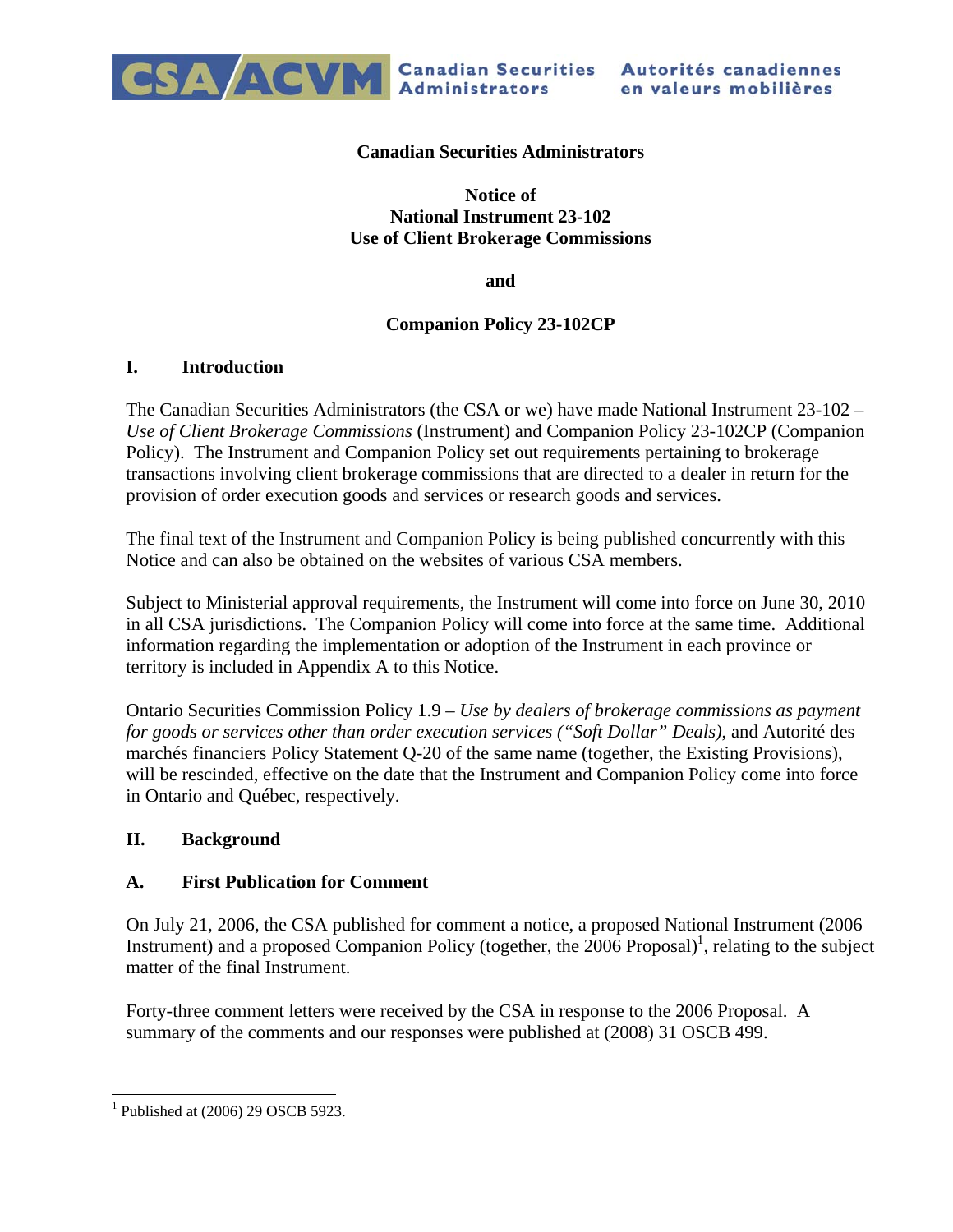## **B. Second Publication for Comment**

After consideration of the comments received, material changes were made to the 2006 Proposal. The CSA published a revised proposal for comment on January 11, 2008  $(2008 \text{ Proposal})^2$ , which included the following:

- Notice of Proposed National Instrument 23-102 and Companion Policy 23-102CP (2008) Notice);
- Proposed National Instrument 23-102 *Use of Client Brokerage Commissions as Payment for Order Execution Services or Research Services* (2008 Instrument); and
- Proposed Companion Policy 23-102CP (2008 Policy).

The CSA invited public comment on all aspects of the 2008 Proposal and specifically requested comments on four questions. A total of 21 comment letters were received. We have considered the comments received and thank all of the commenters for their submissions. A list of those who submitted comments, as well as a summary of comments and our responses to them, are attached as Appendix B to this Notice.

# **III. Substance and Purpose of Instrument and Companion Policy**

After consideration of the comments to the 2008 Proposal, some changes have been made to the Instrument and Companion Policy since the 2008 Proposal. However, the purpose of the Instrument and Companion Policy remain the same.

The Instrument provides a specific framework for obtaining goods and services other than order execution in connection with client brokerage commissions. It clarifies the broad characteristics of the goods and services that may be acquired by advisers in these circumstances, and also describes the advisers' disclosure obligations. The Instrument also sets out the obligations of registered dealers.

The Companion Policy gives guidance regarding the types of goods and services that may be obtained, as well as non-permitted goods and services. It also gives guidance on the disclosure that would be considered acceptable to meet the requirements of the Instrument.

# **IV. Summary of Changes to 2008 Proposal**

The changes made to the Instrument and Companion Policy since the 2008 Proposal are intended to clarify and simplify the requirements of the Instrument, and respond to comments received. A summary of the key revisions made to the Instrument and the Companion Policy since the 2008 Proposal are set out below. More information on certain of these changes, and on other changes not included in the discussion below, is available in the summary of comments and responses included at Appendix B.

l  $2$  Published at (2008) 31 OSCB 489.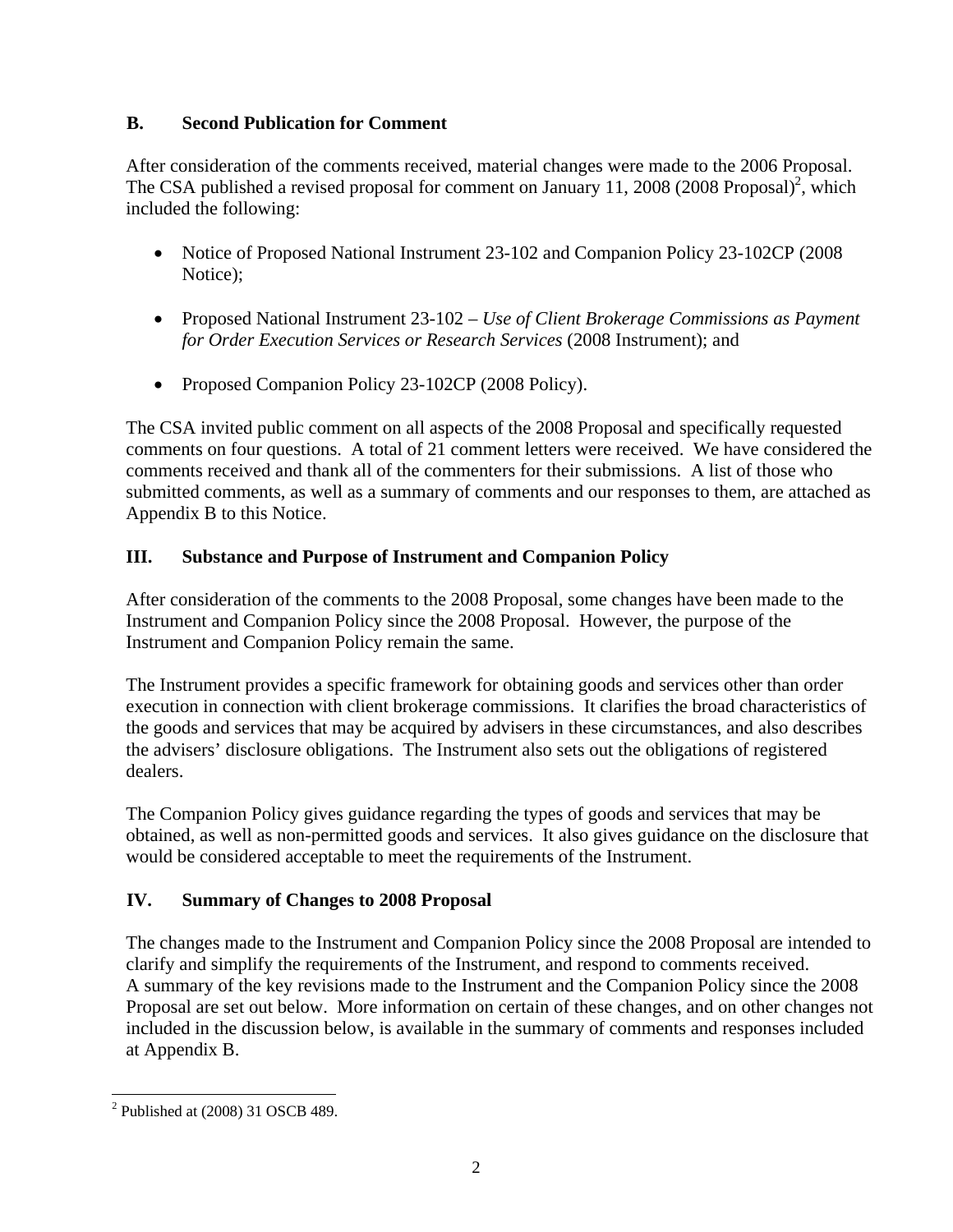## **A. Definitions of Order Execution Goods and Services and Research Goods and Services**

#### *(i) Temporal standard for order execution goods and services*

The temporal standard for order execution goods and services generally defines the points where eligibility for these goods and services begins and ends. In the 2008 Proposal, we proposed that the temporal standard should start after the point at which an investment decision has been made. Some commenters expressed support for the proposed temporal standard, but others expressed concern with the difference between the standard proposed and that included in the SEC's 2006 interpretive release (SEC Release)<sup>3</sup>.

As a result, we have decided to return to the temporal standard for order execution goods and services proposed in the 2006 Instrument to more closely align its starting point with that included in the SEC Release, and to avoid any potential for confusion. More specifically, subsection 3.2(2) of the Companion Policy now refers to the starting point for the temporal standard as being the point after which an investment or trading decision has been made. In addition, we have also amended paragraph (a) of the definition of 'research goods and services' under Part 1 of the Instrument to revert back to similar language from the 2006 Instrument. The definition now indicates that research goods and services includes "advice relating to the value of a security or the advisability of effecting a transaction in a security".

In our view, these changes will only affect the classification of a good or service previously considered eligible as order execution goods and services under the 2008 Proposal. For example, trading advice provided to an adviser before an order is transmitted (which may be advice relating to the advisability of effecting a transaction in a security) and post-trade analytics from prior transactions (to the extent they are used in the subsequent determination of how, when or where to place an order) might now be eligible as research goods and services.

#### **B. Application of the Instrument**

#### *(i) Application to trades in futures*

l

Some commenters requested clarification regarding the application of the Instrument to trades in futures contracts. We note that the 2008 Instrument proposed to apply to "any trade in securities … where brokerage commissions are charged by a dealer." Consequently, it was intended to apply to trades in a futures contract to the extent that the futures contract would meet the definition of a security, and brokerage commissions were charged.

However, in certain jurisdictions, the definition of "security" does not include futures contracts. Part 1 of the Instrument has been changed to clarify this intention, and to reflect the CSA's view that the same conflicts and issues arise, regardless of the type of security involved.

 $3$  The SEC Release was issued on July 18, 2006 under Exchange Act Release No. 34-54165. Under the temporal standard included in the SEC Release, "brokerage begins when the money manager communicates with the brokerdealer for the purpose of transmitting an order for execution and ends when funds or securities are delivered or credited to the advised account or account holder's agent" (SEC Release, pp. 40-41).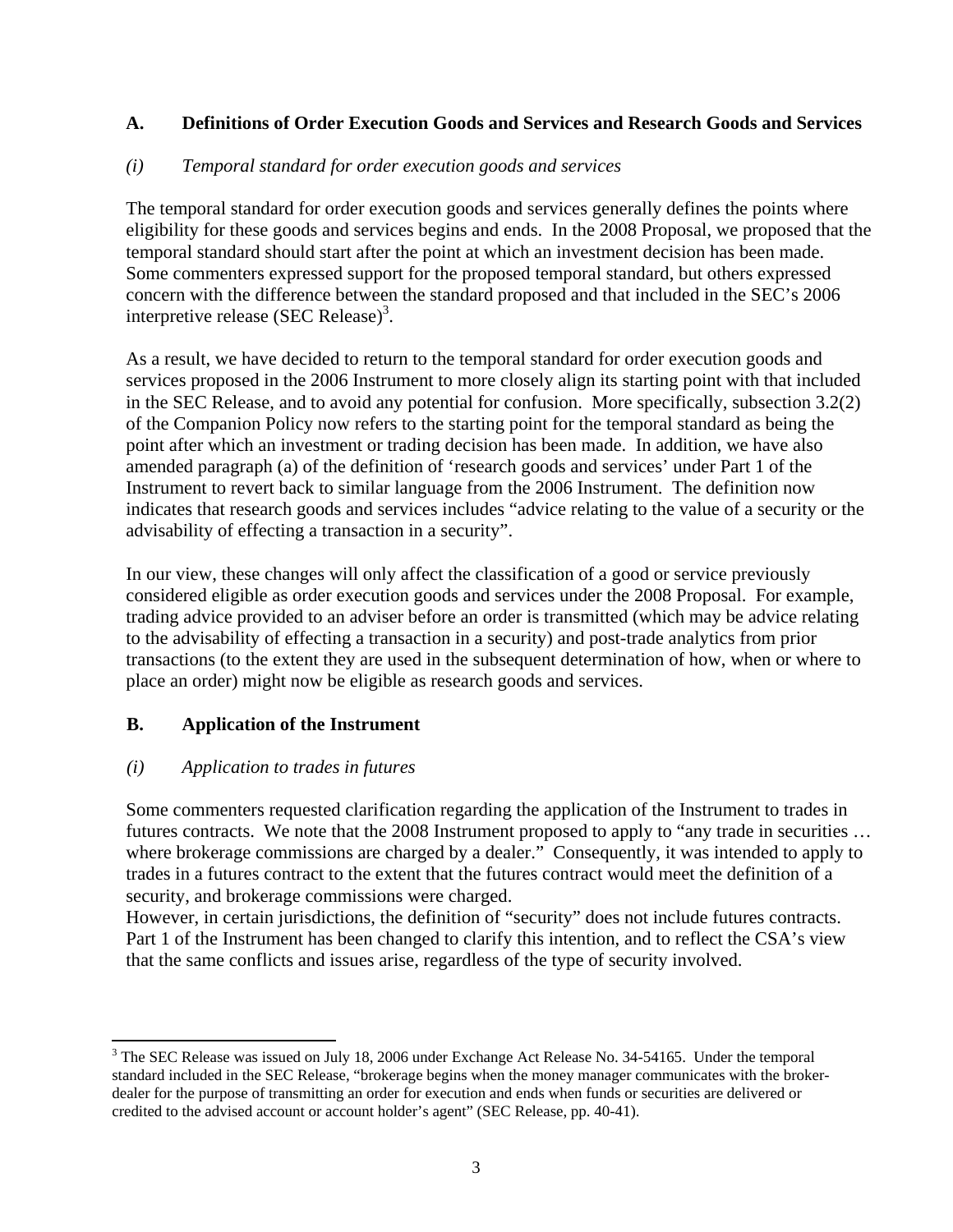## *(ii) Application to principal transactions where an embedded mark-up is charged*

Comments received suggested that the guidance included in subsection 2.1(2) of the 2008 Policy which would have left principal transactions where an embedded mark-up is charged, outside of the scope of the Instrument, would lead to an inconsistent level of disclosure compared to trades that are subject to the Instrument.

We have amended the guidance in subsection 2.1(2) of the Companion Policy to add that an adviser that obtains goods and services other than order execution in conjunction with such transactions is subject to its duty to deal fairly, honestly, and in good faith with clients, and its obligation to make reasonable efforts to achieve best execution when acting for clients. We continue to believe that it may be more difficult for an adviser to demonstrate that it has met its duty to deal fairly, honestly, and in good faith with its clients, and its obligation to make reasonable efforts to achieve best execution, if it does not have sufficient information regarding the amount of mark-up that might have been charged in aggregate for the execution and additional goods and services obtained.

In addition, an adviser that obtains goods and services other than order execution in conjunction with such a trade outside of the Instrument should also consider any relevant conflict of interest provisions, given the incentives created for advisers to place their interests ahead of their clients. For example, we note that in connection with the conflict of interest provisions included in section 13.4 of National Instrument 31-103 *Registration Requirements and Exemptions* (NI 31-103), an adviser would have to consider issues such as how to control the existing or potential conflicts of interest associated with the use of client assets in such a manner, and whether and what disclosure it might need to provide to clients regarding the nature and extent of the conflicts of interest*.* 

We will continue to monitor the use of such principal trades to obtain goods and services other than order execution, and will consider whether the Instrument should be amended in the future to bring such trading within the scope of the Instrument.

## *(iii) Application to unsolicited goods or services*

Some commenters sought clarification about the intention of the guidance included in subsection 4.1(4) of the 2008 Policy pertaining to unsolicited goods or services.

To provide additional clarification, we have amended the guidance in the Companion Policy (now subsection 4.1(5)) to clarify that an adviser that is provided with access to or receives goods or services on an unsolicited basis should consider whether or how usage of those goods or services has affected its obligations under the Instrument as part of its process for assessing compliance with the Instrument. Additional details can be found in subsection 4.1(5) of the Companion Policy.

## **C. Obligations under the Instrument**

## *(i) Obligations of advisers*

Drafting changes have been made in relation to the obligations of advisers under section 3.1 of the Instrument, and were intended to better clarify these obligations.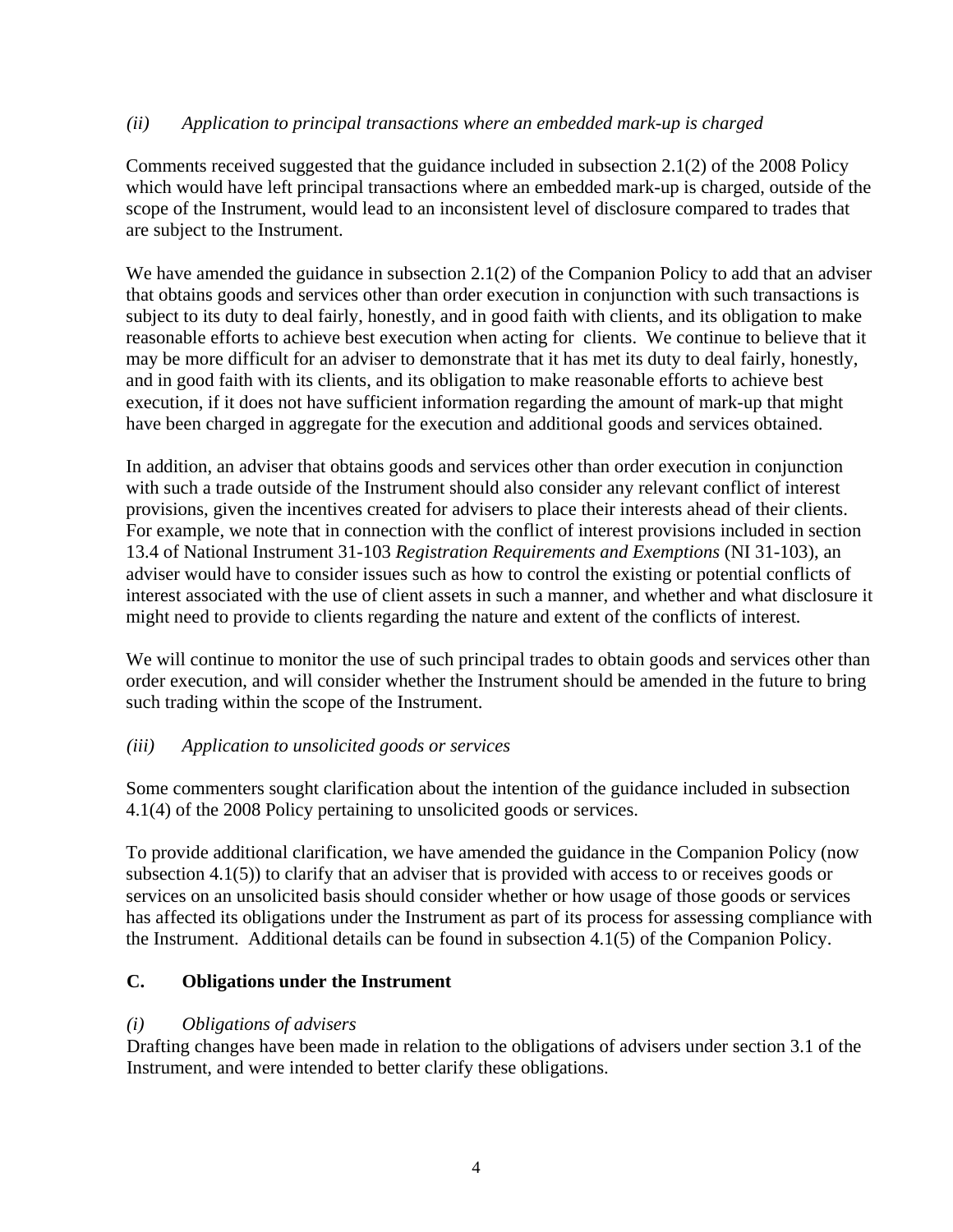First, subsection 3.1(1) of the 2008 Instrument has been revised to state that "an adviser must not direct any brokerage transactions involving client brokerage commissions to a dealer in return for the provision of goods or services by the dealer or a third party,..."<sup>4</sup> This change is intended to reflect that the client brokerage commissions are ultimately associated with the brokerage transactions directed by the adviser on behalf of its client or clients. In addition, language has been added to ensure that it is clear that goods and services other than order execution obtained by the adviser, under the Instrument, can be provided by either the dealer or a third party. We also note that the resulting language is consistent with the long-standing language of the Existing Provisions.

Second, paragraph 3.1(2)(a) of the 2008 Instrument, which would have required an adviser to ensure that the order execution goods and services and research goods and services obtained benefit the client or clients, has been revised. The 2008 Policy explained that, in order to benefit a client, the goods or services obtained should be used to assist with investment or trading decisions, or with effecting securities transactions. This expectation is now more clearly reflected in paragraph  $3.1(2)(a)$  of the Instrument which explicitly requires the adviser to ensure that the goods or services are to be used to assist with investment or trading decisions, or with effecting securities transactions, on behalf of the client or clients.

Finally, the concept of reasonable benefit to an adviser's client or clients that had been discussed in subsection 4.1(3) of the 2008 Policy has now been combined with the requirement to ensure that a good faith determination is made that the amount of client brokerage commissions paid is reasonable in relation to the value of the order execution goods and services or research goods and services received (from paragraph 3.1(2)(b) of the 2008 Instrument). We note that benefit (and value) to the client is generally derived from the use of the goods and services (that is, the assistance provided in relation to investment or trading decisions made, or securities transactions effected, on behalf of the client or clients), and is generally relative to the amount of client brokerage commissions paid. Subsection  $3.1(2)(b)$  of the Instrument now indicates that the adviser must ensure that "a good faith determination is made that the client or clients receive reasonable benefit considering both the use of the goods or services and the amount of client brokerage commissions paid." Further clarification regarding this obligation is included in subsection 4.1(3) of the Companion Policy.

## *(ii) Obligations of dealers*

Some commenters to the 2008 Instrument requested clarification regarding the expected level of due diligence to be performed by dealers in meeting their obligations under the Instrument when assessing the eligibility of goods and services being provided to the adviser in return for client brokerage commissions.

To provide more guidance, we have amended Section 4.2 of the Companion Policy to reflect our expectation that a dealer would have to make an assessment that the goods or services being paid for, or those that the dealer has been asked to pay for, meet the definitions of order execution goods and services or research goods and services.

<sup>&</sup>lt;sup>4</sup> As a result of this drafting change, similar drafting changes were also required elsewhere in the Instrument and Companion Policy to ensure consistency of the language used throughout, including drafting changes to Part 4 of the Instrument regarding disclosure requirements.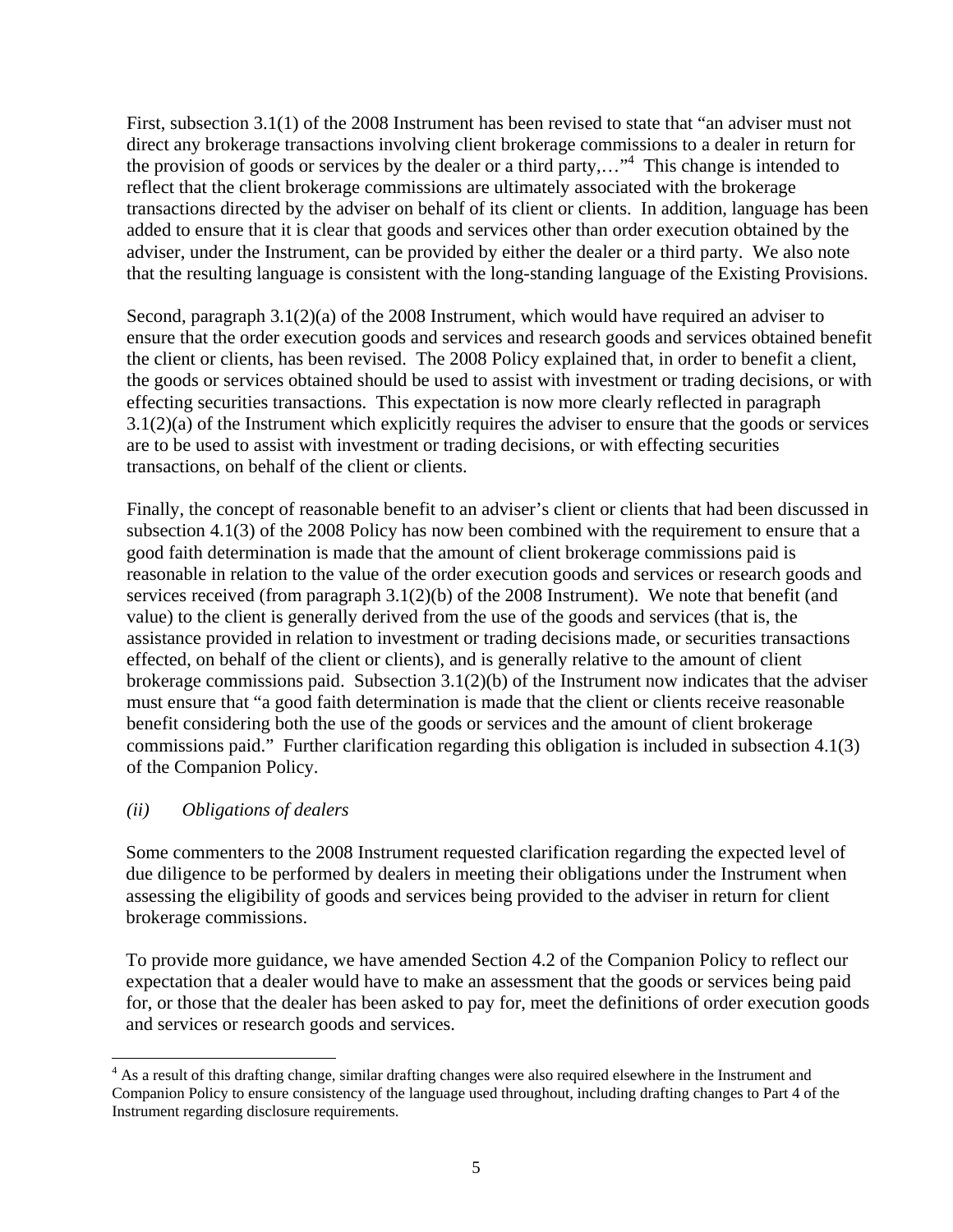We think that a dealer should be able to identify when a good or service clearly does not meet the definition of order execution goods and services or research goods and services, including when it has been asked by an adviser to pay a third-party invoice. When it is not clear as to whether the good or service meets one of the definitions, or when the description on the invoice is insufficient to determine the nature of the good or service, an inquiry should be made with the adviser before accepting payment or agreeing to pay.

### **D. Disclosure**

### *(i) General*

In response to comments, we have made amendments to the disclosure requirements contained in Part 4 of the Instrument to separate the requirements for initial and periodic disclosure.

We have not, as suggested from certain comments, made changes to Part 4 of the Instrument to require explicit statements pertaining to the conflicts of interest that are inherent when obtaining goods and services other than order execution in connection with client brokerage commissions.

However, we note that subsection 13.4(3) of NI 31-103 requires disclosure, in a timely manner, of the nature and extent of the conflict of interest to the client whose interest conflicts with the interest identified, if a reasonable investor would expect to be informed of a conflict of interest identified under subsection 13.4(1) of NI 31-103. The guidance provided in section 13.4 of the Companion Policy 31-103CP indicates that, among other things, the disclosure should explain the conflict of interest and how it could affect the service the client is being offered.

In our view, under subsection 13.4(3) of NI 31-103, an adviser should also explicitly identify and explain the conflicts of interest inherent when obtaining goods and services other than order execution in connection with client brokerage commissions, and how those conflicts could affect the service the client is being offered.

#### *(ii) Narrative disclosure*

We agree with the suggestion that, for some clients, disclosure of a list of dealers and third-party suppliers may not be useful information. Accordingly, we have revised Part 4 of the Instrument to evidence an 'upon request' approach for disclosure of the names of dealer and third-party suppliers, except in relation to affiliated entities.

We maintain our view that clients would find disclosure of the types of goods and services acquired in connection with brokerage transactions involving client brokerage commissions to be useful information. We also maintain that, for goods and services provided by affiliated entities, the inherent conflicts of interest in dealings with such entities necessitates that the names of these entities and the types of goods and services they provided should be separately identified.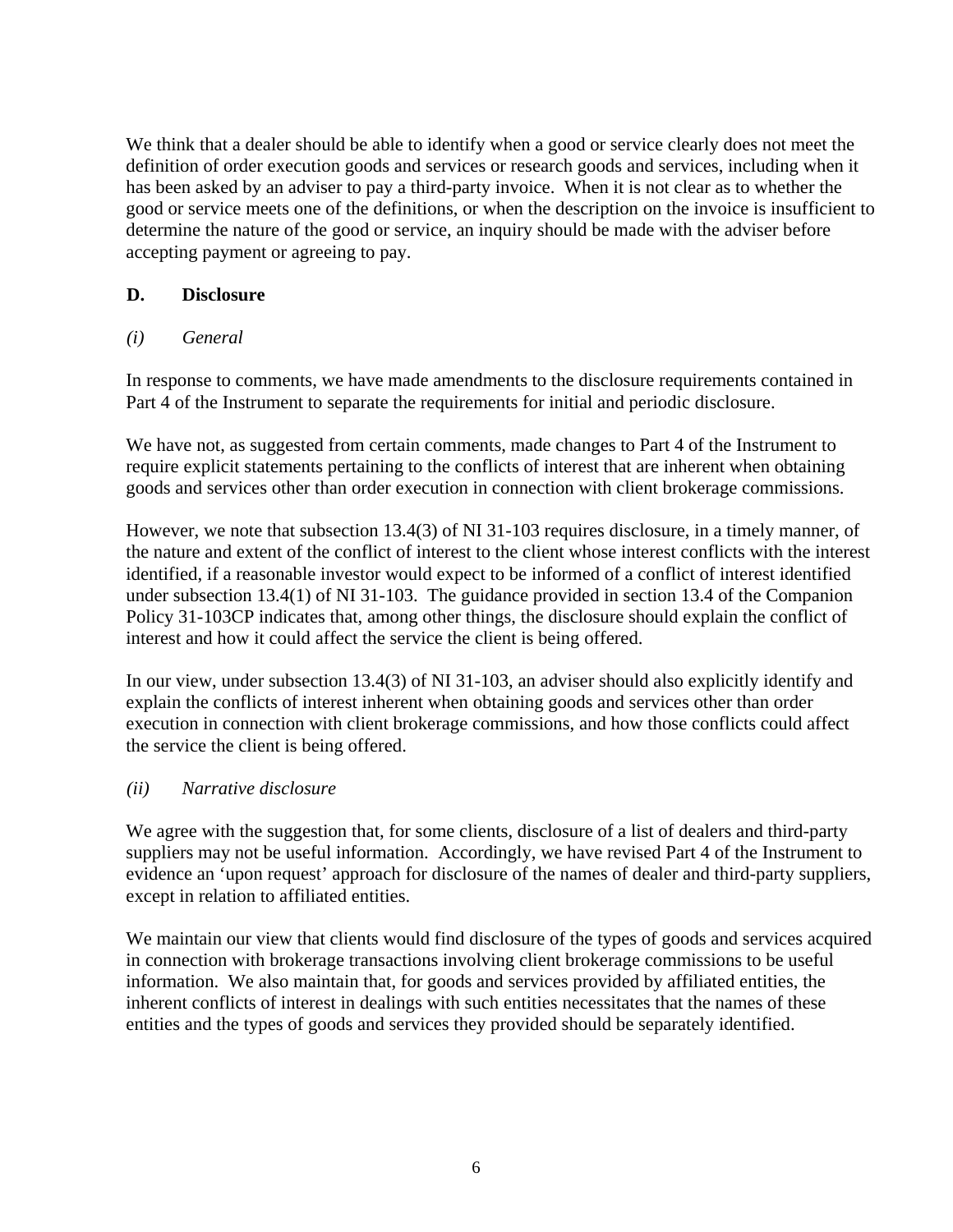## *(iii) Quantitative disclosure*

Numerous comments were received in relation to the quantitative disclosure proposed in the 2008 Instrument. The commenters' primary concerns can be summarized as follows:

- Persisting valuation issues associated with bundled goods and services will likely result in differences in the methodologies used by advisers for purposes of estimating value for disclosure. This will likely affect both the comparability and usefulness of the disclosure to clients.
- To go further than the requirements of the SEC or other international regulators at this time would create difficulties for Canadian advisers conducting business in multiple jurisdictions, particularly for those that contract a foreign sub-adviser subject to lesser disclosure requirements in their home jurisdiction (who may or may not be willing to undertake systems changes to provide the needed information). This could have an impact on costs to Canadian investors, or result in differences in the quality of disclosure.

As a result of the comments received and developments in the U.S. referred to in Appendix B, we have decided not to proceed with quantitative disclosure requirements at this time. However, we will monitor industry and regulatory developments here and in other jurisdictions to determine if it might be appropriate to propose quantitative disclosure requirements in the future. In the interim, we believe that the narrative disclosure requirements will provide useful information to clients and increase accountability on the part of advisers.

We also note that the quantitative disclosure requirements applicable to investment funds under National Instrument 81-106 have been maintained. The reasons for maintaining these requirements include: (i) disclosure under NI 81-106 not only informs, to the extent ascertainable, the amount of commission paid for goods and services other than order execution, but also provides information relevant to other amounts disclosed under NI 81-106, such as the trading expense ratio (which expresses total commissions and other portfolio transaction costs as an annualized percentage of daily average net assets over the period); and (ii) NI 81-106 applies to a narrower scope of advisers (i.e., advisers to an investment fund).

# **E. Transition Period**

As we are not proceeding with quantitative disclosure requirements at this time, we believe that the six month transition period proposed in the 2008 Proposal is sufficient.

# **V. Related Instruments**

The Instrument and Companion Policy are related to, and are intended to replace, the Existing Provisions. The Existing Provisions will be rescinded, effective on the same date that the Instrument and Companion Policy come into force in Ontario and Québec, respectively.